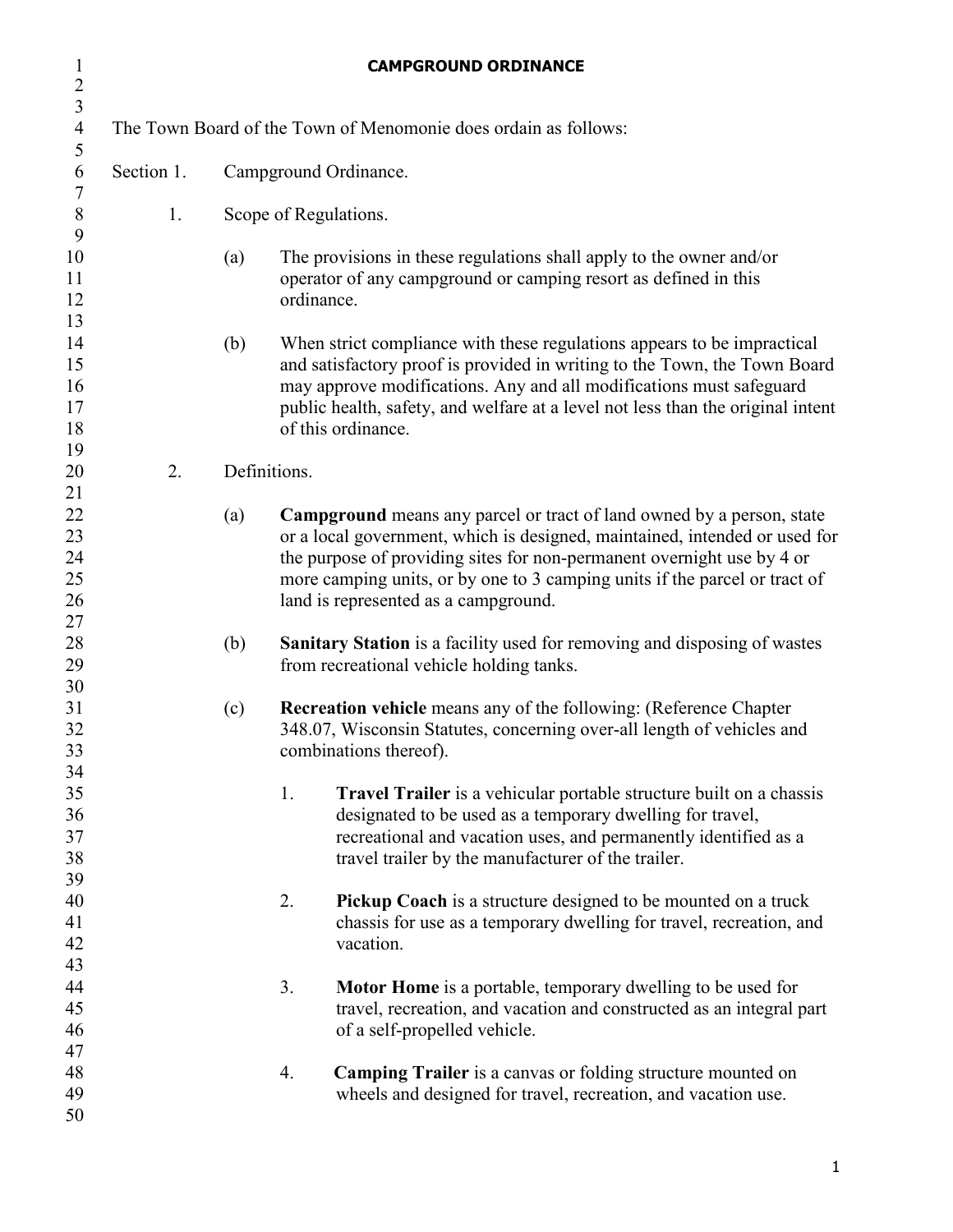| 51<br>52                                       |    |     | 5.<br>Tent is a portable lodge of canvas, cloth, or other similar materials<br>stretched and sustained by poles and/or ropes.                                                                                                                                                                                                                                                             |
|------------------------------------------------|----|-----|-------------------------------------------------------------------------------------------------------------------------------------------------------------------------------------------------------------------------------------------------------------------------------------------------------------------------------------------------------------------------------------------|
| 53<br>54<br>55                                 |    | (d) | <b>Overflow Camping.</b> Parcel of land that is normally designated as the<br>mapped campground and not having designated sites.                                                                                                                                                                                                                                                          |
| 56<br>57<br>58<br>59                           |    | (e) | <b>Camping unit</b> means any portable device, no more than 400 square feet in<br>area, used as a temporary dwelling, including but not limited to a camping<br>trailer, motor home, bus, van, pick-up truck or tent.                                                                                                                                                                     |
| 60<br>61<br>62<br>63                           |    | (f) | Group campsite means a piece of land within the campground for<br>overnight camping use by more than 6 campers.                                                                                                                                                                                                                                                                           |
| 64<br>65<br>66                                 |    | (g) | <b>Dependent Recreational Vehicle</b> is a recreational vehicle that is<br>dependent upon camp facilities for toilet and lavatory.                                                                                                                                                                                                                                                        |
| 67<br>68<br>69<br>70<br>71                     |    | (h) | Self-Contained Recreational Vehicle is a recreational vehicle that can<br>operate independent of connections to sewer, water and electric systems.<br>It contains a water-flushed toilet, lavatory, shower and kitchen sink. All of<br>which are connected to water storage and sewage holding tanks located<br>within the recreational vehicle.                                          |
| 72<br>73<br>74<br>75                           |    | (i) | Recreational Vehicle Parking Area is a parcel of land in which two (2) or<br>more spaces are occupied or reserved for occupancy by recreational vehicles<br>using the campground.                                                                                                                                                                                                         |
| 76<br>77<br>78<br>79                           |    | (j) | Service Building is a structure that has toilet, lavatory and such other<br>facilities as may be required by this Ordinance.                                                                                                                                                                                                                                                              |
| 80<br>81<br>82                                 |    | (k) | <b>Campsite</b> is a parcel of land in a developed campground or camping<br>resort for the placement of a single recreational vehicle and for the<br>exclusive use of its occupants, for camping purposes only.                                                                                                                                                                           |
| 83<br>84<br>85<br>86                           |    | (1) | <b>Person</b> is defined as an individual, partnership, firm, company,<br>corporation, municipality, county, town, state, federal agency, whether<br>tenant, owner, lessee, licensee or their agent, heir or assign.                                                                                                                                                                      |
| 87<br>88<br>89<br>90<br>91<br>92<br>93         |    | (m) | Screens/Buffers: A planting of fast growing material capable of reaching<br>a height of ten feet $(10)$ or more. The individual plantings shall be<br>numerous enough and arranged so that within ten (10) years they would<br>form a screen equivalent to a solid fence or wall. Such permanent planting<br>shall be grown or maintained to a height of not less than ten feet $(10')$ . |
| 94<br>95<br>96<br>97<br>98<br>99<br>100<br>101 | 3. |     | Lawful campgrounds that were established before this ordinance may continue<br>even though they may not conform to the provisions in this Ordinance. However,<br>such campgrounds must comply with SECTIONS 10, 11, 12, 13, and 14 in this<br>ordinance. If an existing campground expands, the expansion is subject to all parts<br>of this ordinance.                                   |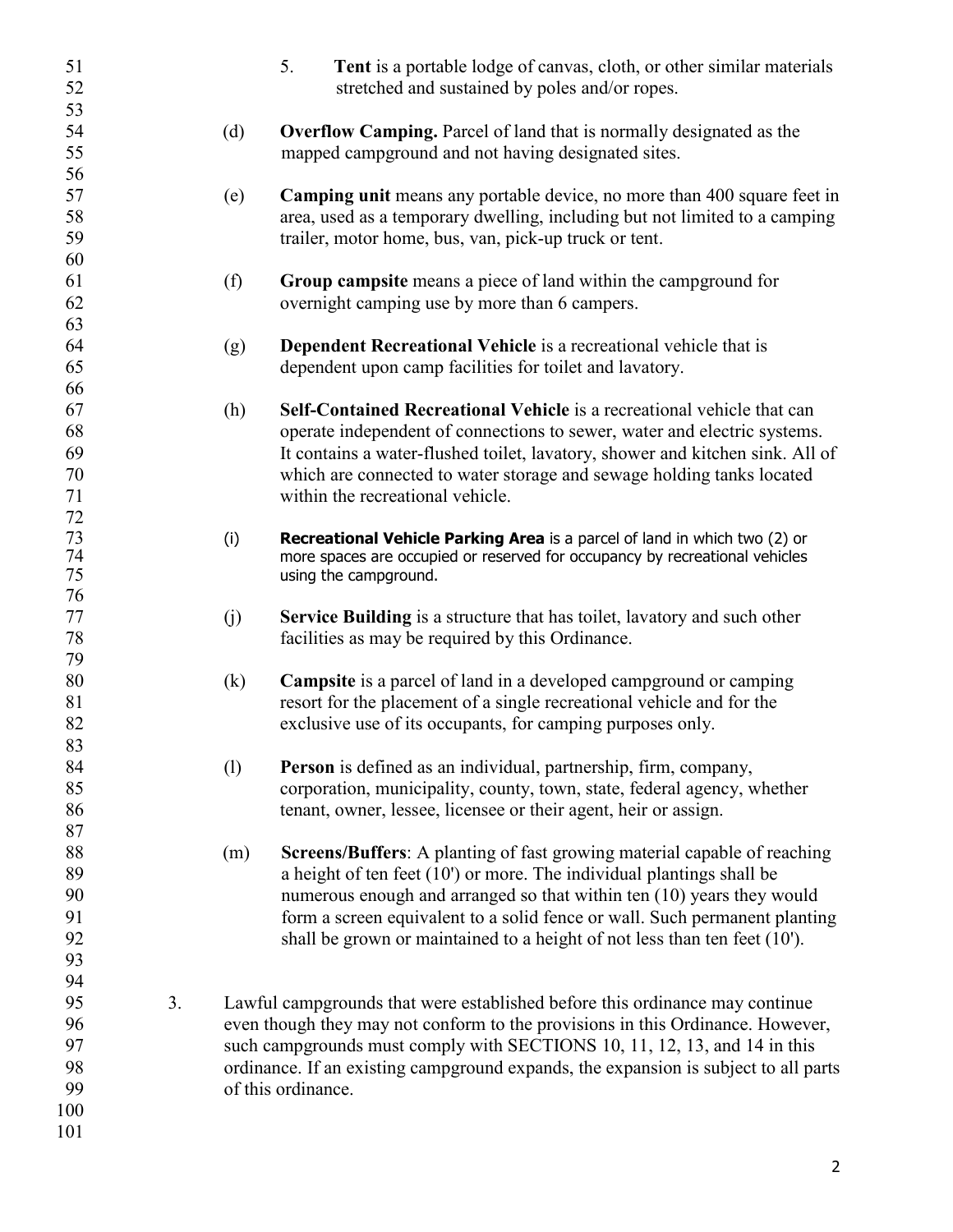| 102        |    |                                                                                                                                                         |                                                                                     |  |  |
|------------|----|---------------------------------------------------------------------------------------------------------------------------------------------------------|-------------------------------------------------------------------------------------|--|--|
| 103<br>104 | 4. | Location of Campgrounds. Campgrounds shall be located in accordance with the<br>requirements of the Dunn County Zoning Ordinance. The location shall be |                                                                                     |  |  |
| 105        |    |                                                                                                                                                         | subject to approval by the Town to minimize conflicts with other development.       |  |  |
| 106        |    |                                                                                                                                                         |                                                                                     |  |  |
| 107        | 5. |                                                                                                                                                         | Campground Plan.                                                                    |  |  |
| 108        |    |                                                                                                                                                         |                                                                                     |  |  |
| 109        |    | (a)                                                                                                                                                     | General. Every campground shall be located on a well-drained area not               |  |  |
| 110        |    |                                                                                                                                                         | subject to intermediate flooding. The premises shall be properly graded to          |  |  |
|            |    |                                                                                                                                                         |                                                                                     |  |  |
| 111        |    |                                                                                                                                                         | prevent the accumulation of storm water or other waters that may create             |  |  |
| 112        |    |                                                                                                                                                         | hazards to the property or the health and safety of the occupants. No               |  |  |
| 113        |    |                                                                                                                                                         | campground shall be located in an area where filth from drainage can be             |  |  |
| 114        |    |                                                                                                                                                         | deposited thereon.                                                                  |  |  |
| 115        |    |                                                                                                                                                         |                                                                                     |  |  |
| 116        |    | (b)                                                                                                                                                     | No campsite shall be located in a flood plain.                                      |  |  |
| 117        |    |                                                                                                                                                         |                                                                                     |  |  |
| 118        |    | (c)                                                                                                                                                     | Soil and Ground Cover. Exposed ground surfaces in parking areas shall               |  |  |
| 119        |    |                                                                                                                                                         | be paved or covered with stone or other solid material or protected with a          |  |  |
| 120        |    |                                                                                                                                                         | vegetative growth to prevent erosion and eliminate dust.                            |  |  |
| 121        |    |                                                                                                                                                         |                                                                                     |  |  |
| 122        |    | (d)                                                                                                                                                     | Size and Density. The minimum size of a campground shall be five $(5)$              |  |  |
| 123        |    |                                                                                                                                                         | acres. The maximum number of campsites shall be fifteen (15) per acre.              |  |  |
| 124        |    |                                                                                                                                                         |                                                                                     |  |  |
| 125        |    | (e)                                                                                                                                                     | Each camping unit shall be separated from other camping units by a                  |  |  |
| 126        |    |                                                                                                                                                         | distance of not less than fifteen feet $(15)$ . Minimum dimensions of a             |  |  |
| 127        |    |                                                                                                                                                         | campsite shall be twenty-five by forty-five feet. (25' x 45') The number of         |  |  |
| 128        |    |                                                                                                                                                         | additional tents and screen tents on a site will be at the discretion of the        |  |  |
| 129        |    |                                                                                                                                                         | campground operator.                                                                |  |  |
| 130        |    |                                                                                                                                                         |                                                                                     |  |  |
| 131        |    | (f)                                                                                                                                                     | Parking. There shall be one and one-half $(1\frac{1}{2})$ automobile parking spaces |  |  |
| 132        |    |                                                                                                                                                         | for each campsite.                                                                  |  |  |
| 133        |    |                                                                                                                                                         |                                                                                     |  |  |
| 134        |    | (g)                                                                                                                                                     | Screens/Buffers. All campgrounds shall be designed to blend in with the             |  |  |
| 135        |    |                                                                                                                                                         | surrounding environment to the greatest possible extent. When applying              |  |  |
| 136        |    |                                                                                                                                                         | for a permit, the campground representative shall present a landscaping             |  |  |
| 137        |    |                                                                                                                                                         | plan describing the proposed screening to the Town Board. The buffer or             |  |  |
| 138        |    |                                                                                                                                                         | screen shall, at a minimum, meet the requirements as described in this              |  |  |
| 139        |    |                                                                                                                                                         | ordinance. The Town Board may modify, approve, or deny the plan.                    |  |  |
| 140        |    |                                                                                                                                                         |                                                                                     |  |  |
| 141        |    | (h)                                                                                                                                                     | State Regulations. Campgrounds shall conform to the requirements of                 |  |  |
| 142        |    |                                                                                                                                                         | HFS 178 of the Wisconsin Administrative Code as amended.                            |  |  |
| 143        |    |                                                                                                                                                         |                                                                                     |  |  |
| 144        | 6. |                                                                                                                                                         | Water Supply. The campground water supply shall confirm to the State                |  |  |
| 145        |    |                                                                                                                                                         | regulations and be subject to approval by the Town.                                 |  |  |
| 146        |    |                                                                                                                                                         |                                                                                     |  |  |
| 147        | 7. |                                                                                                                                                         | Waste and Garbage Disposal.                                                         |  |  |
| 148        |    |                                                                                                                                                         |                                                                                     |  |  |
| 149        |    | (a)                                                                                                                                                     | All liquid waste from showers, toilets, laundries, faucets, lavatories, etc.,       |  |  |
| 150        |    |                                                                                                                                                         | shall be discharged into a private system.                                          |  |  |
| 151        |    |                                                                                                                                                         |                                                                                     |  |  |
| 152        |    |                                                                                                                                                         |                                                                                     |  |  |
|            |    |                                                                                                                                                         |                                                                                     |  |  |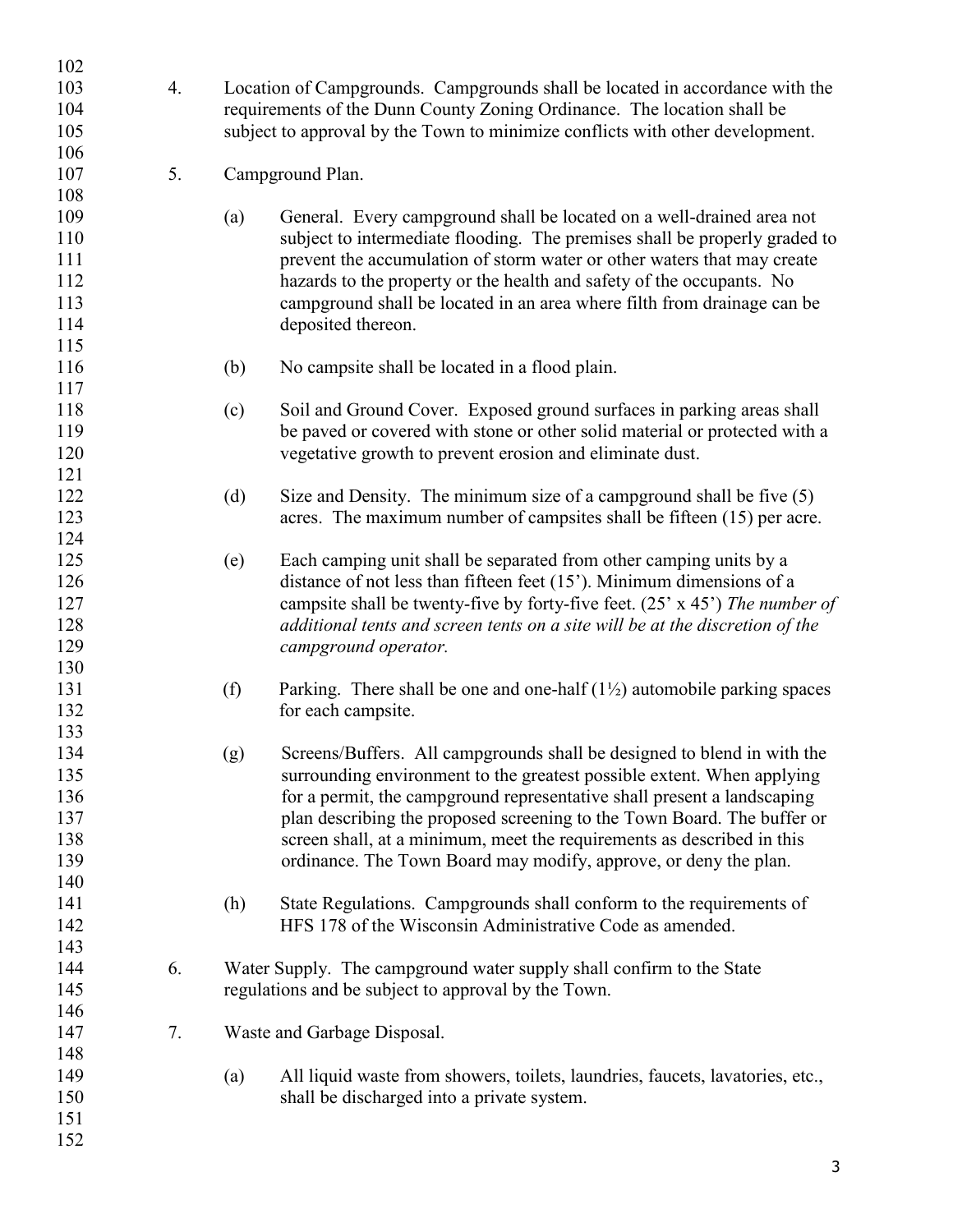| 153<br>154 |     | (b) | A campsite designed to serve a dependent unit shall be provided with<br>sewer connections that shall comply with the State Plumbing Code or with |
|------------|-----|-----|--------------------------------------------------------------------------------------------------------------------------------------------------|
| 155        |     |     |                                                                                                                                                  |
|            |     |     | containers designed for the proper disposal of waste. The sewer                                                                                  |
| 156        |     |     | connection shall be provided with suitable fittings so that watertight                                                                           |
| 157        |     |     | connections can be made. Such connections shall be constructed so they                                                                           |
| 158        |     |     | can be closed when not connected. They shall all be properly trapped and                                                                         |
| 159        |     |     | maintained in an odor-free connection.                                                                                                           |
| 160        |     |     |                                                                                                                                                  |
| 161        |     | (c) | All sanitary facilities shall be designed for the proper disposal of waste.                                                                      |
| 162        |     |     |                                                                                                                                                  |
| 163        |     | (d) | Each faucet shall be equipped with facilities for drainage of excess water.                                                                      |
| 164        |     |     |                                                                                                                                                  |
| 165        |     | (e) | The storage, collection, and disposal of refuse shall not create health                                                                          |
| 166        |     |     | hazards, rodent attractions, insect breeding areas, accidents, fire hazards,                                                                     |
| 167        |     |     | or air pollution. All refuse containers shall be fly-proof, rodent-proof,                                                                        |
| 168        |     |     | water tight, and sufficient to serve the needs of all tenants.                                                                                   |
| 169        |     |     |                                                                                                                                                  |
| 170        | 8.  |     | Service Building(s) and Accommodations.                                                                                                          |
| 171        |     |     |                                                                                                                                                  |
| 172        |     |     | The campground shall have a suitable building(s) for housing toilets,                                                                            |
|            |     | (a) |                                                                                                                                                  |
| 173        |     |     | lavatories, showers and slop sinks. The building(s) shall be located not                                                                         |
| 174        |     |     | closer than twenty-five feet $(25')$ from any campsite. The building(s) shall                                                                    |
| 175        |     |     | be of permanent construction and adequately lighted, screened, and                                                                               |
| 176        |     |     | ventilated.                                                                                                                                      |
| 177        |     |     |                                                                                                                                                  |
| 178        |     | (b) | There shall be provided separate toilet rooms for each sex. Toilets shall be                                                                     |
| 179        |     |     | provided for each sex in ratio specified in State Regulations.                                                                                   |
| 180        |     |     |                                                                                                                                                  |
| 181        |     | (c) | Separate bathing facilities for each sex shall be provided in accordance                                                                         |
| 182        |     |     | with State Regulations.                                                                                                                          |
| 183        |     |     |                                                                                                                                                  |
| 184        |     | (d) | The above accommodations shall be based on the total camp capacity                                                                               |
| 185        |     |     | according to accepted plans.                                                                                                                     |
| 186        |     |     |                                                                                                                                                  |
| 187        |     | (e) | Floors of buildings shall be of concrete, tile or similar material impervious                                                                    |
| 188        |     |     | to water and easily cleaned and drained by means of a floor drain.                                                                               |
| 189        |     |     |                                                                                                                                                  |
|            | 9.  |     |                                                                                                                                                  |
| 190        |     |     | Plumbing, Electrical and Building Codes. All plumbing, electrical, building, and                                                                 |
| 191        |     |     | other work at a campground licensed under this Ordinance shall be in accordance                                                                  |
| 192        |     |     | with the provisions of this Code and the requirements of the Town, County, and                                                                   |
| 193        |     |     | State Plumbing, Electrical and Building Codes and the regulations of the State                                                                   |
| 194        |     |     | Board of Health. Licenses and permits granted under this Ordinance shall grant                                                                   |
| 195        |     |     | no right to erect or repair any structure, plumbing work or electrical work.                                                                     |
| 196        |     |     |                                                                                                                                                  |
| 197        | 10. |     | Management.                                                                                                                                      |
| 198        |     |     |                                                                                                                                                  |
| 199        |     | (a) | In every campground there shall be located an office or place of                                                                                 |
| 200        |     |     | registration. A copy of the camp license shall be posted therein and the                                                                         |
| 201        |     |     | camp register shall be kept in said location.                                                                                                    |
| 202        |     |     |                                                                                                                                                  |
| 203        |     | (b) | The attendant or person in charge shall:                                                                                                         |
|            |     |     |                                                                                                                                                  |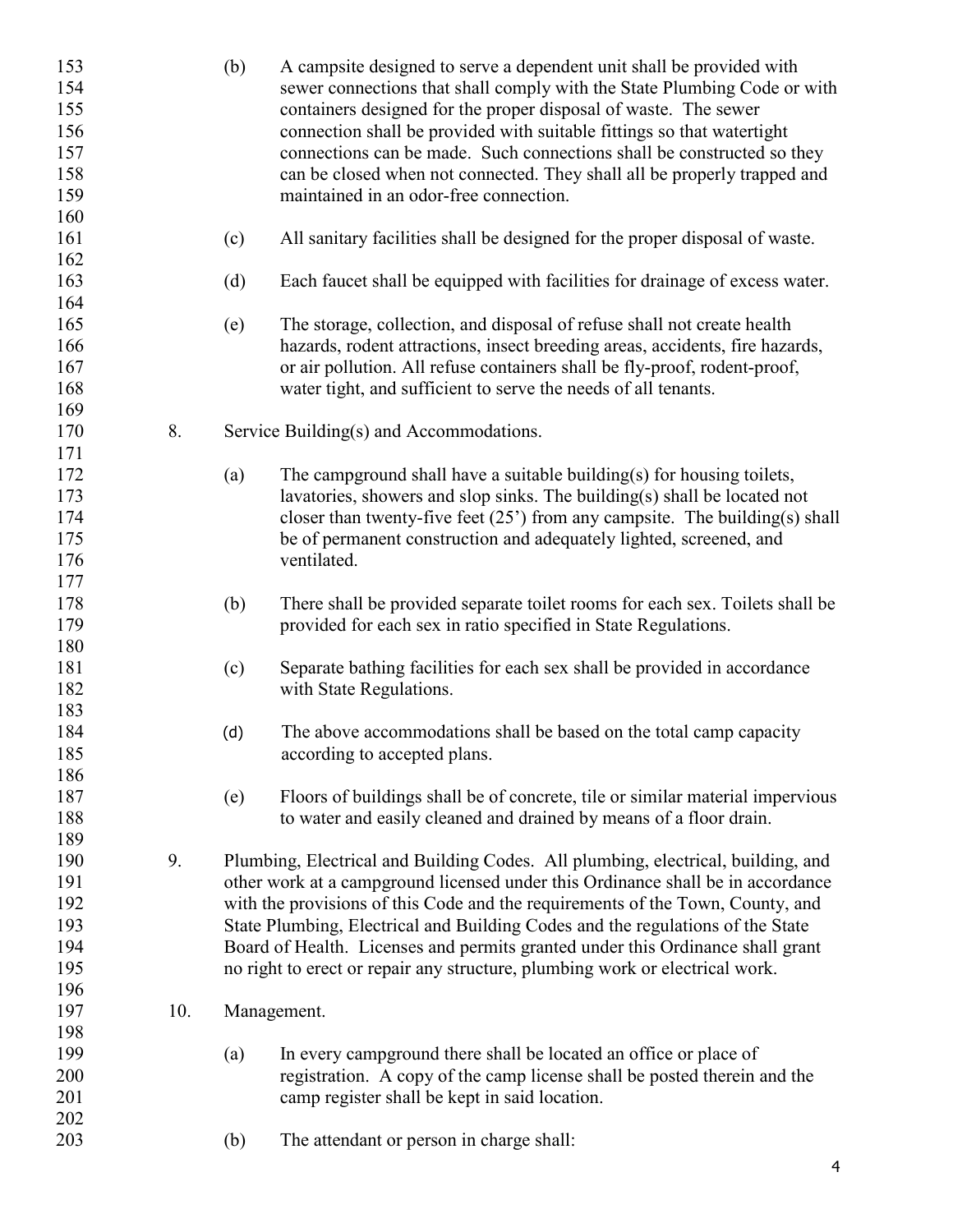| 204 |     |                                                                                       |
|-----|-----|---------------------------------------------------------------------------------------|
| 205 |     | 1.<br>Keep a register of all campers:                                                 |
| 206 |     | Names and addresses.<br>a.                                                            |
| 207 |     | $\mathbf b$ .<br>Dates of entrance and departure.                                     |
| 208 |     | License numbers of all vehicles, trailers and towed vehicles<br>c.                    |
| 209 |     | d.<br>States issuing such licenses.                                                   |
| 210 |     |                                                                                       |
| 211 |     | 2.<br>Maintain the campground in an orderly and sanitary condition                    |
| 212 |     |                                                                                       |
| 213 |     | Insure that the provisions of this Ordinance are complied with and<br>3.              |
| 214 |     | enforced. Report promptly to the proper authorities any violations                    |
| 215 |     | of this Ordinance or any other violations of law.                                     |
| 216 |     |                                                                                       |
| 217 |     | Report to the Health Officer all cases of persons or animals<br>4.                    |
| 218 |     | infected or suspected of being infected with any communicable                         |
| 219 |     | disease.                                                                              |
|     |     |                                                                                       |
| 220 |     |                                                                                       |
| 221 | 11. | Length of Stay. The maximum continuous habitation allowed in a campground is          |
| 222 |     | Seven (7) continuous months. After seven months the camper must vacate from           |
| 223 |     | that campground for a Five-month minimum period. In unusual circumstances the         |
| 224 |     | Town Board, at its sole discretion, may grant an exception to this provision. The     |
| 225 |     | purpose of this provision is to insure sites do not become permanent residences.      |
| 226 |     | This provision shall not apply to storage of units on the campground when not         |
| 227 |     | occupied.                                                                             |
| 228 |     |                                                                                       |
| 229 | 12. | Penalties. Penalties for violation of this ordinance shall be as follows:             |
| 230 |     | Any person, firm or corporation who fails to comply with the provisions of this       |
| 231 |     | ordinance shall, upon conviction, forfeit not less than One Hundred Dollars           |
| 232 |     | $(\$100)$ nor more than One Thousand Dollars $(\$1,000)$ and if the forfeiture is not |
| 233 |     | paid shall be added to the property tax. Thirty (30) days after the conviction if the |
| 234 |     | violation exists or continues shall constitute a separate offense.                    |
| 235 |     |                                                                                       |
| 236 | 13. | Campground License. It shall be unlawful for any person to establish and/or           |
| 237 |     | operate a campground in the Town of Menomonie without having first secured a          |
| 238 |     | license from the Town Clerk. The original application for each license shall be       |
| 239 |     | accompanied by a fee of \$100.00 and shall be filed with the Town Clerk. The          |
| 240 |     | license is in effect for one year and must be renewed annually. Application shall     |
| 241 |     | be in writing and shall contain the following:                                        |
| 242 |     |                                                                                       |
| 243 |     | The name and address of the applicant.<br>a.                                          |
| 244 |     | The location and legal description of the campground.<br>b.                           |
| 245 |     | The complete plan of the campground.<br>c.                                            |
| 246 |     |                                                                                       |
| 247 |     | Such application shall be made to the Town Board and must be first approved by        |
| 248 |     | the Board before the Clerk shall issue the campground license. All campgrounds        |
| 249 |     | shall comply with Wisconsin Administrative Code HFS 178, hereby adopted by            |
| 250 |     | reference.                                                                            |
| 251 |     |                                                                                       |
| 252 |     |                                                                                       |
| 253 |     |                                                                                       |
| 254 | 14. | Restrictions.                                                                         |
|     |     |                                                                                       |